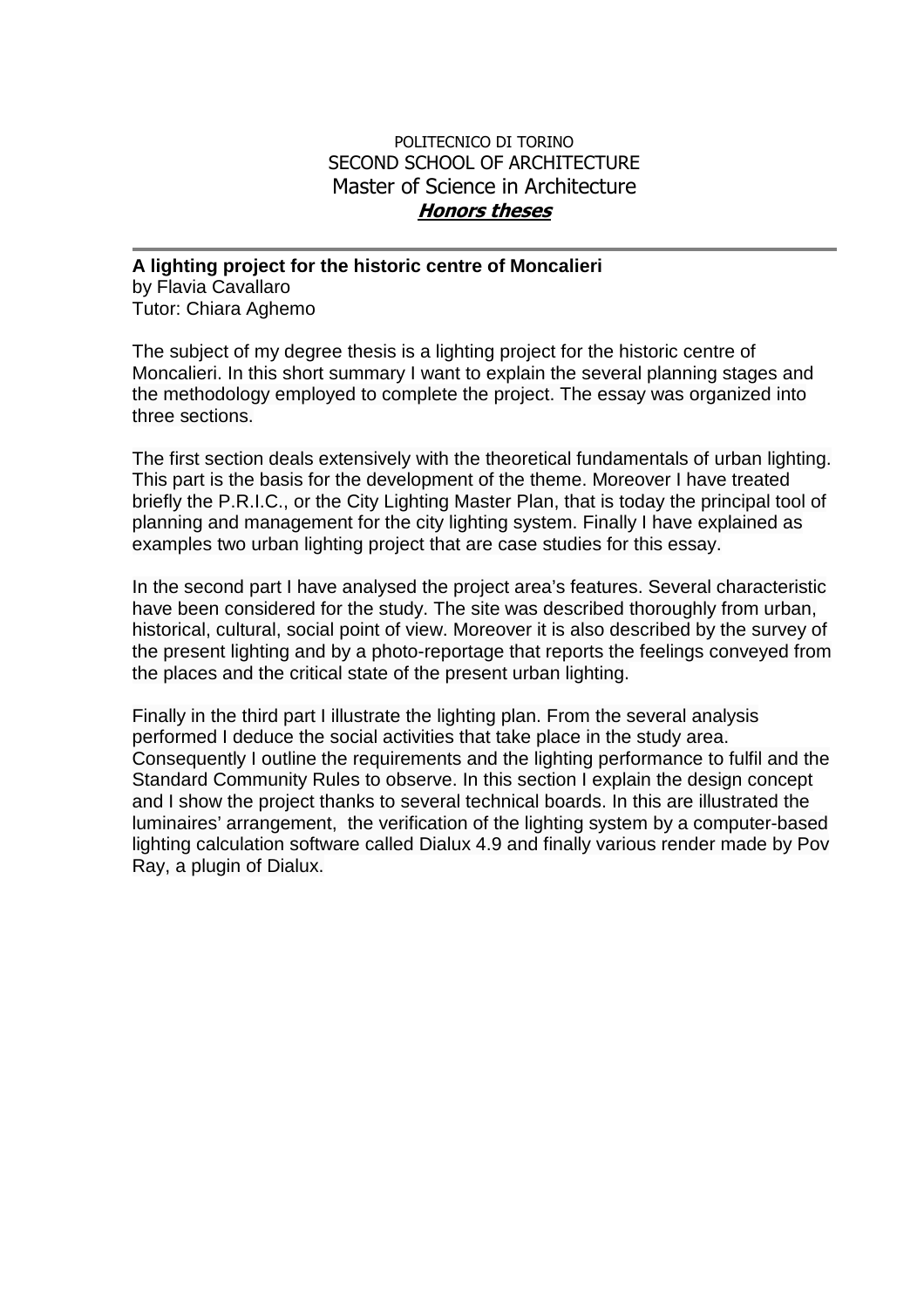

Render of Vittorio Emanuele II Square, Moncalieri, made by Dialux 4.9



Render of Moncalieri Castle, made by Dialux 4.9